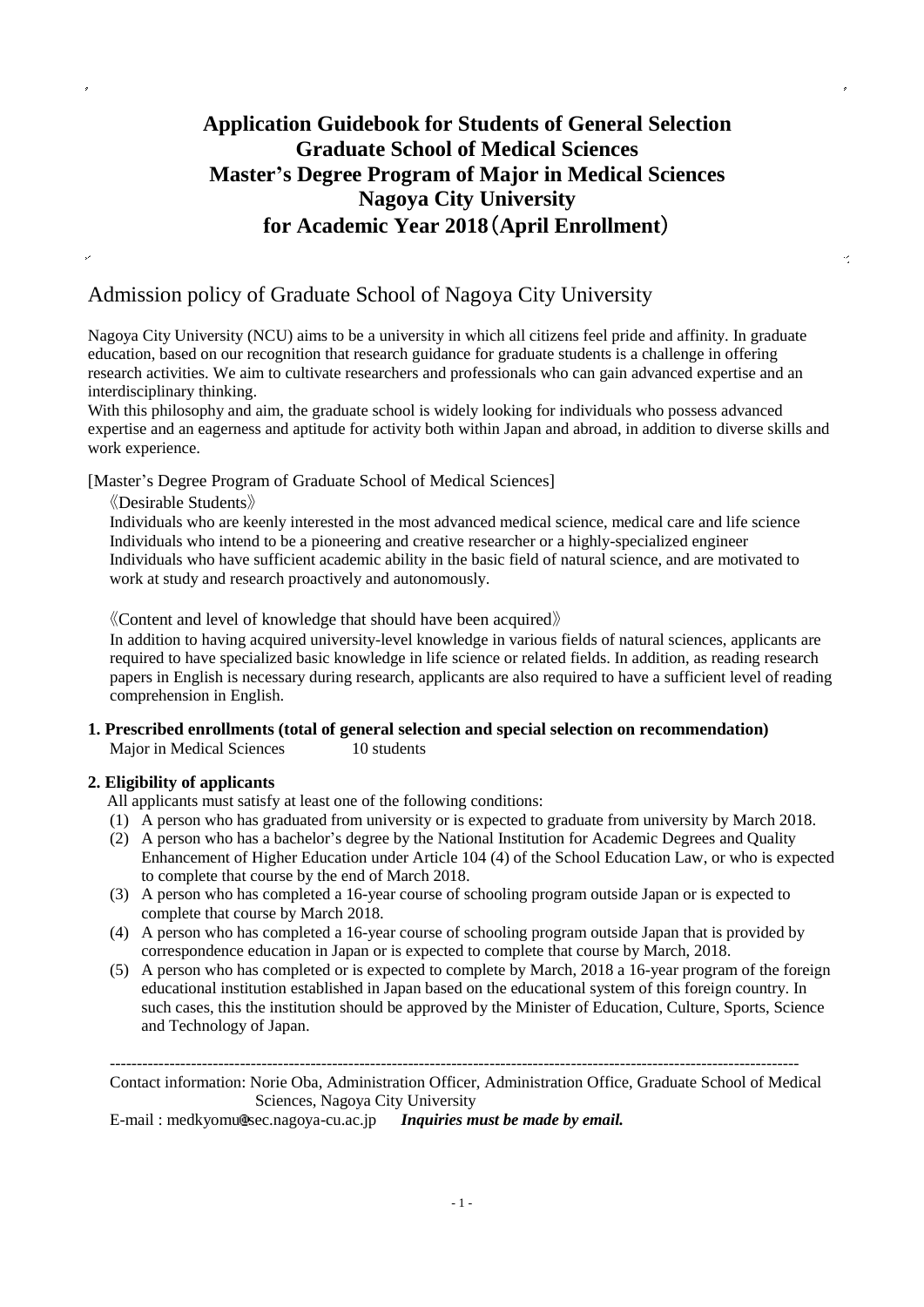- (6) A person who has completed or is expected to complete to be awarded a bachelor's degree by March, 2018 a 3-year or more year's program in the university or other tertiary institution in a foreign country assured by the government or authorized organization in the original country, or specified by the Ministry of Education, Culture, Sports, Science and Technology of Japan. The program includes the comprehensive education study provided by the foreign university in tertiary institution in Japan, or the program provided by the foreign educational institution established in Japan based on the educational system of the original country. In such cases, the institution should be specified by the Ministry of Education, Culture, Sports, Science and Technology of Japan.
- (7) A person who has completed a specialized training course in an advanced vocational school (it is limited that the courses have 4 or more years and that the level of courses is designated by the Ministry of Education, Culture, Sports, Science and Technology of Japan) after the date designated by the Ministry of Education, Culture, Sports, Science and Technology, or who is expected to complete such a course by the end of March, 2018.
- (8) A person who has been approved by the Minister of Education, Culture, Sports, Science and Technology of Japan.
- (9) A person who has been enrolled in university for 3 years or more, or completed a 15-year course of schooling program outside Japan, and who have acquired the prescribed credits with excellent academic results that is approved by the Graduate School of Medical Sciences.
- (10) A person who has academic ability equivalent to or higher than those who have graduated from university by individual achievement test conducted by Graduate School of Medical Sciences and and will become 22 years or older by March 31, 2018.
	- ※Prior to submitting application documents, please contact the faculty member in charge of the department where you wish to belong, consult him/her regarding your application, and then indicate the potential supervisor by email below.

### **medkyomu@sec.nagoya-cu.ac.jp**

<Email Example>

(Title) Master's Degree Program of Major in Medical Sciences April Enrollment

(Text) Full name: First/Middle/Last name

Potential Supervisor: Professor's name

To contact the faculty member, please refer to the following URL: http://www.med.nagoya-cu.ac.jp/w3med/en/organization.html

### **3. Screening of Qualification for examination under Category** (**9**) **or (10) as described above**

(1) Application period of "Screening of Qualification for examination" First exam:June 20 (Tue) – June 27 (Tue), 2017 ※must be reached at the end of period. Second exam:November 13 (Mon) – November 21 (Tue), 2017 ※must be reached at the end of period. ※The second will be held only if the admission capacity is not reached after the first exam.

(2) Application documents

Applicants who fall under Category (9) or (10) must write in red "application qualification documents enclosed, Graduate School of Medical Sciences, Master's Degree Program (April Enrollment)" on the envelope, and send the following 5 documents ( $\mathbf{i}$ ) Request for Screening of Eligibility for Examination (prescribed form "M-4" ), (ⅱ)Resumé (prescribed form "M-2"), (ⅲ)Achievement Records (prescribed form "M-5"), (ⅳ)Academic Transcript, and (ⅴ)Diploma (a graduation letter), certificate of completion (expected completion) by registered express mail.

※Must be sent by post. Delivery in person is not accepted. Applications which cannot be reached by the designated date will not be acceptable. (the date printed on the postmark is not accountable.) ※If you would like to apply from overseas, please make sure to entrust your application procedure to the proxy residing in Japan. Application by post directly from overseas will not be accepted. Notifications from NCU will be sent to your proxy's address.

※**If you have graduated from university in the People's Republic of China, refer to Note 3 in page 5.**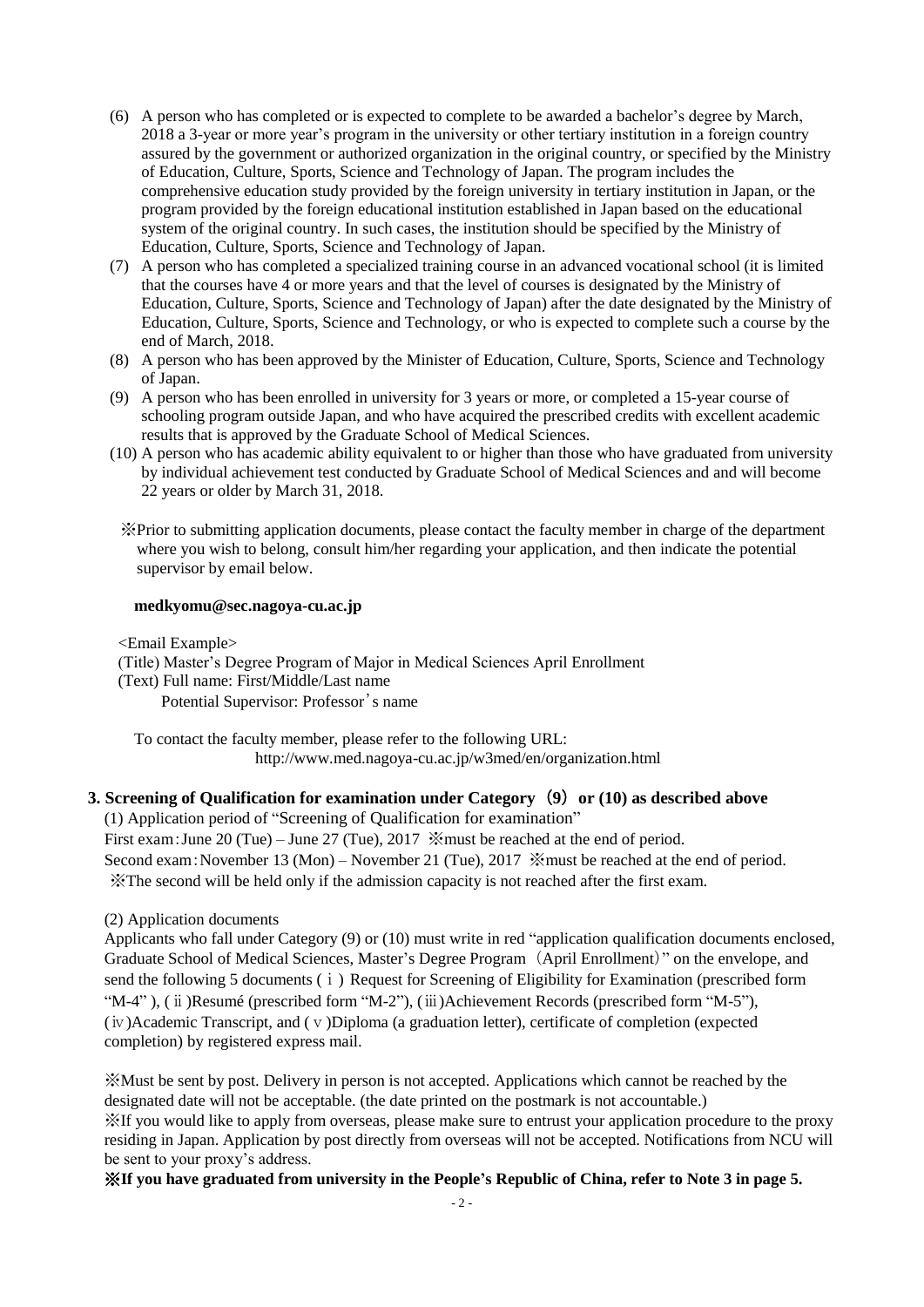Send the application documents by mail to:

Entrance Examination and Public Relations Division, Administration Office of Nagoya City University 1 Kawasumi, Mizuho-cho, Mizuho-ku, Nagoya, Aichi 467-8601, Japan

(3) Results of the screening

The results of the screening will be notified to applicants as early as possible. Applicants who passed the screening can apply to the examination.

### **4. Period of application and application procedures**

(1) Period of application

First exam: July 12 (Wed) –July 19 (Wed), 2017  $\mathcal{K}$  must be reached at the end of period. Second exam: December 7 (Thu) –December 14 (Thu), 2017  $\mathcal{K}$  must be reached at the end of period. ※The second will be held only if the admission capacity is not reached after the first exam.

(2) Application procedures

・Enclose the application documents, etc. in the prescribed envelope of NCU, and send them by registered express mail.

・Must be sent by post. Delivery in person is not accepted. Applications which cannot be reached by the designated date will not be acceptable.

・Applications which cannot be reached by the designated date will not be acceptable. (the date printed on the postmark is not accountable.)

・If you would like to apply from overseas, please make sure to entrust your application procedure to the proxy residing in Japan. Application by post directly from overseas will not be accepted. Notifications from NCU will be sent to your proxy's address.

Once your application documents are accepted, admission card and Test center information will be posted to applicants before the following dates: First exam; July 25 (Tue) and Second exam: December 20 (Wed). If you did not receive by those dates, please contact the administrators, Department of Admission (refer to page2).

|                | Documents, etc.                                                                                           | Description                                                                                                                                                                                                                                                                                                                                                                                                                                                                                                                                        |
|----------------|-----------------------------------------------------------------------------------------------------------|----------------------------------------------------------------------------------------------------------------------------------------------------------------------------------------------------------------------------------------------------------------------------------------------------------------------------------------------------------------------------------------------------------------------------------------------------------------------------------------------------------------------------------------------------|
| 1              | Application for<br>admission/<br><b>Photo</b><br>Identification<br>card/<br>Examination<br>Admission card | [Use the prescribed form "M-1"]<br>Stick your photograph on the application form. A photograph should be taken within 3<br>months, full-faced, upper body, no caps or hat, no background, full-color and sized 4cm<br>$\times$ 3cm.<br>Please fill in the address which you are (or a proxy is) certain to be contacted.                                                                                                                                                                                                                           |
| $\overline{2}$ | Resumé<br>*Note 1                                                                                         | [Use the prescribed form "M-2"]<br>In "Academic Background," start from admission to university (including the course<br>and the department).<br>If you have work experience, provide details in "Employment History."<br>If you apply under Category $(3)$ , $(4)$ , $(5)$ $(6)$ or $(9)$ of "2. Eligibility of applicants," and<br>you have completed curricula in a foreign country, fill in your education history from<br>elementary education (equivalent to elementary school) to higher education (equivalent<br>to university education). |
| 3              | Academic<br>transcript<br>*Notes $1, 3, 4$                                                                | Academic transcript should be prepared by university you are currently enrolled in or<br>have graduated from.<br>If you apply under Category $(2)$ or $(8)$ of "2. Eligibility of applicants," the academic<br>transcript is not required.<br>If you apply under Category $(3)$ , $(4)$ , $(5)$ $(6)$ or $(9)$ of "2. Eligibility of applicants," and                                                                                                                                                                                              |

### **5. Application documents, etc.**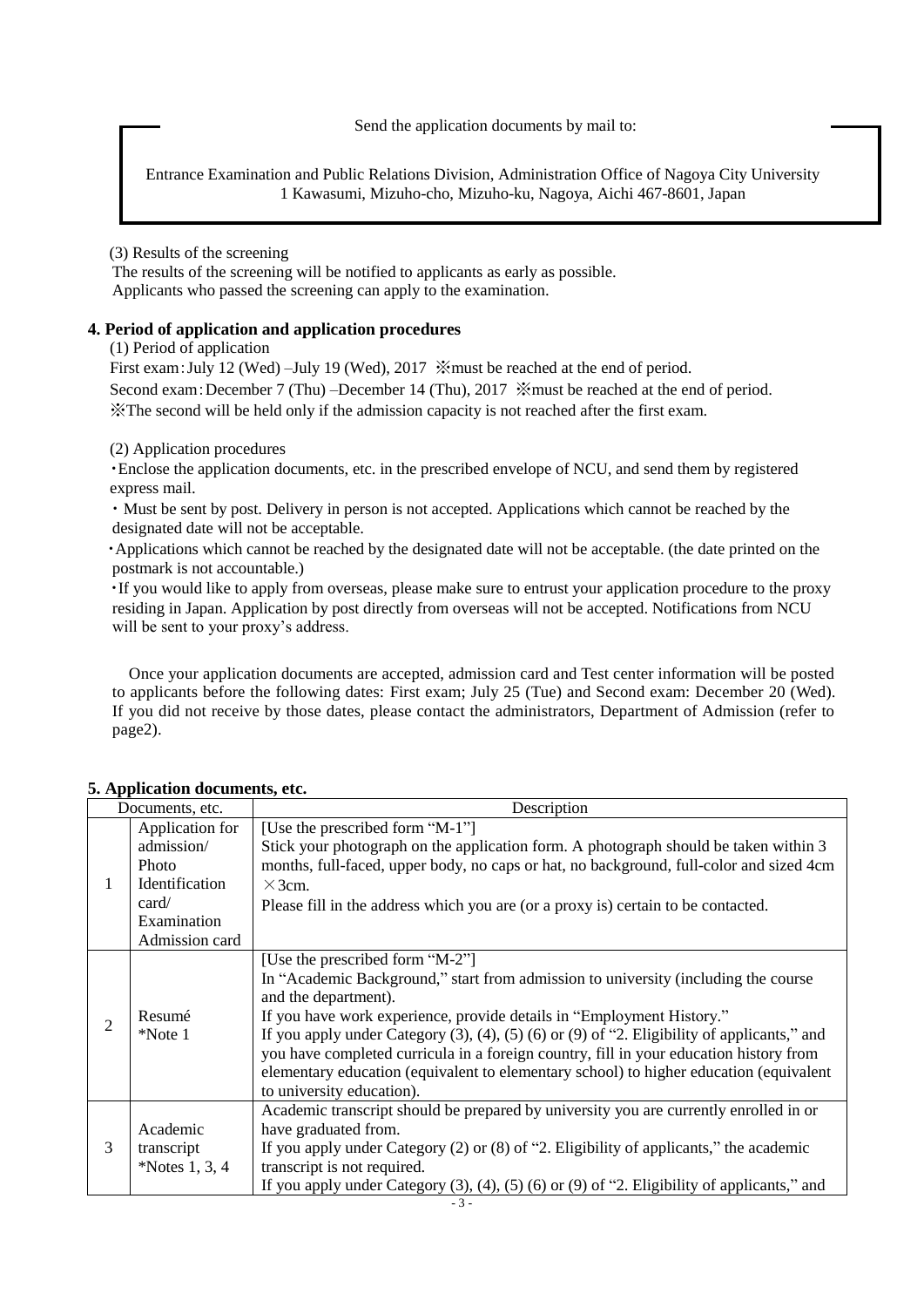|                |                                                       | you have completed curricula in a foreign country, submit an original transcript of your<br>higher education (equivalent to university) completed in a foreign country. A photocopy<br>will not be acceptable (*Note 2). These documents must be written in Japanese or<br>English, or the translated document in either of these languages should be attached. In<br>this case, however, prepare the translation documents separated from the original<br>transcript.<br>If you have graduated from university in the People's Republic of China, refer to Note 3<br>on page 5                                                                                                                                                                                                                                                                                                                                                                                                                                                                                                                                                                                                                                                                                                                                                                                                                                                                                                                                                                                                                           |
|----------------|-------------------------------------------------------|-----------------------------------------------------------------------------------------------------------------------------------------------------------------------------------------------------------------------------------------------------------------------------------------------------------------------------------------------------------------------------------------------------------------------------------------------------------------------------------------------------------------------------------------------------------------------------------------------------------------------------------------------------------------------------------------------------------------------------------------------------------------------------------------------------------------------------------------------------------------------------------------------------------------------------------------------------------------------------------------------------------------------------------------------------------------------------------------------------------------------------------------------------------------------------------------------------------------------------------------------------------------------------------------------------------------------------------------------------------------------------------------------------------------------------------------------------------------------------------------------------------------------------------------------------------------------------------------------------------|
| $\overline{4}$ | Diploma<br>(graduation<br>letter)<br>*Notes $1, 3, 4$ | Your diploma should be prepared by the university you are enrolled in or have<br>graduated from.<br>If you apply under Category $(2)$ or $(8)$ of "2. Eligibility of applicants," submit a<br>document certifying your eligibility.<br>If you apply under Category $(3)$ , $(4)$ , $(5)$ $(6)$ or $(9)$ of "2. Eligibility of applicants," and<br>you have completed curricula in a foreign country, submit an original transcript of your<br>higher education (equivalent to university) completed in a foreign country. A photocopy<br>of your transcript will not be acceptable. (*Note 2). These documents must be written in<br>Japanese or English, or the translated document in either of these languages should be<br>attached. In this case, however, prepare the translation documents separated from the<br>original transcript.<br>If you have graduated from a university in the People's Republic of China, refer to Note<br>3 on page 5.                                                                                                                                                                                                                                                                                                                                                                                                                                                                                                                                                                                                                                                  |
| 5              | Residence<br>certificate                              | If you are a foreign national and eligible for residence in Japan, residence certificate is<br>required to submit.<br>If your visa status is for short-term residence, submit a photocopy of the Japan entry<br>visa stamped on your passport.<br>If you are residing in a foreign country, submit a photocopy of your passport.<br>*Residence certificate without the "Social Security and Tax Number System" is<br>acceptable. If the number is printed on the certificate, please make sure to make it<br>invisible by using a permanent black pen.                                                                                                                                                                                                                                                                                                                                                                                                                                                                                                                                                                                                                                                                                                                                                                                                                                                                                                                                                                                                                                                    |
| 6              | Letter of<br>permission for<br>taking<br>examination  | [Use the prescribed form "M-3"]<br>If you are in employment and wish to be admitted while remaining employed, submit<br>the examination permission issued by the superior from your workplace.                                                                                                                                                                                                                                                                                                                                                                                                                                                                                                                                                                                                                                                                                                                                                                                                                                                                                                                                                                                                                                                                                                                                                                                                                                                                                                                                                                                                            |
| 7              | Examination<br>fee etc. (30,362)<br>yen)              | [Paying the examination fee in Japan]<br>When paying the examination fee, fill in the transfer request form (prescribed form of<br>NCU) with the required information, and present it with 30,362 yen (30,000yen for<br>Examination fee + $362$ yen for Express mail fee for the admission card to be sent) at<br>bank, etc. for transfer. (Yucho Bank does not accept this transfer. Do not use an ATM,<br>etc.; use only a teller service.)<br>The relevant bank fees are to be paid by the applicant.<br>Submit the "Examination Fee Payment Certificate (Slip B)" received from the bank,<br>etc., together with the other application documents. (Do not submit the "Receipt of<br>Transfer Amount (and Transfer Fee) (Slip A)," which should be retained by you.)<br>The examination fee is not normally refundable. However, under a few circumstances,<br>the paid examination fee may be refunded. Confirm this on the NCU website.<br>· The examination fee was transferred twice.<br>· The application documents were not submitted after the examination fee has been<br>transferred (or the application was not accepted).<br>[Paying the examination fee from overseas]<br>Transfer application fees of 30,362 yen (30,000yen for Examination fee + 362yen for<br>Express mail fee for the admission card to be sent) to the following accounts by July<br>19 (Wed) 2017 for Firs exam and by December 14 (Thu) 2017 for the Second exam,<br>and submit a copy of the foreign remittance request form.<br>Type of Transfer: Electronic Transfer<br>Bank Transfer Fees: Paid by the remitter |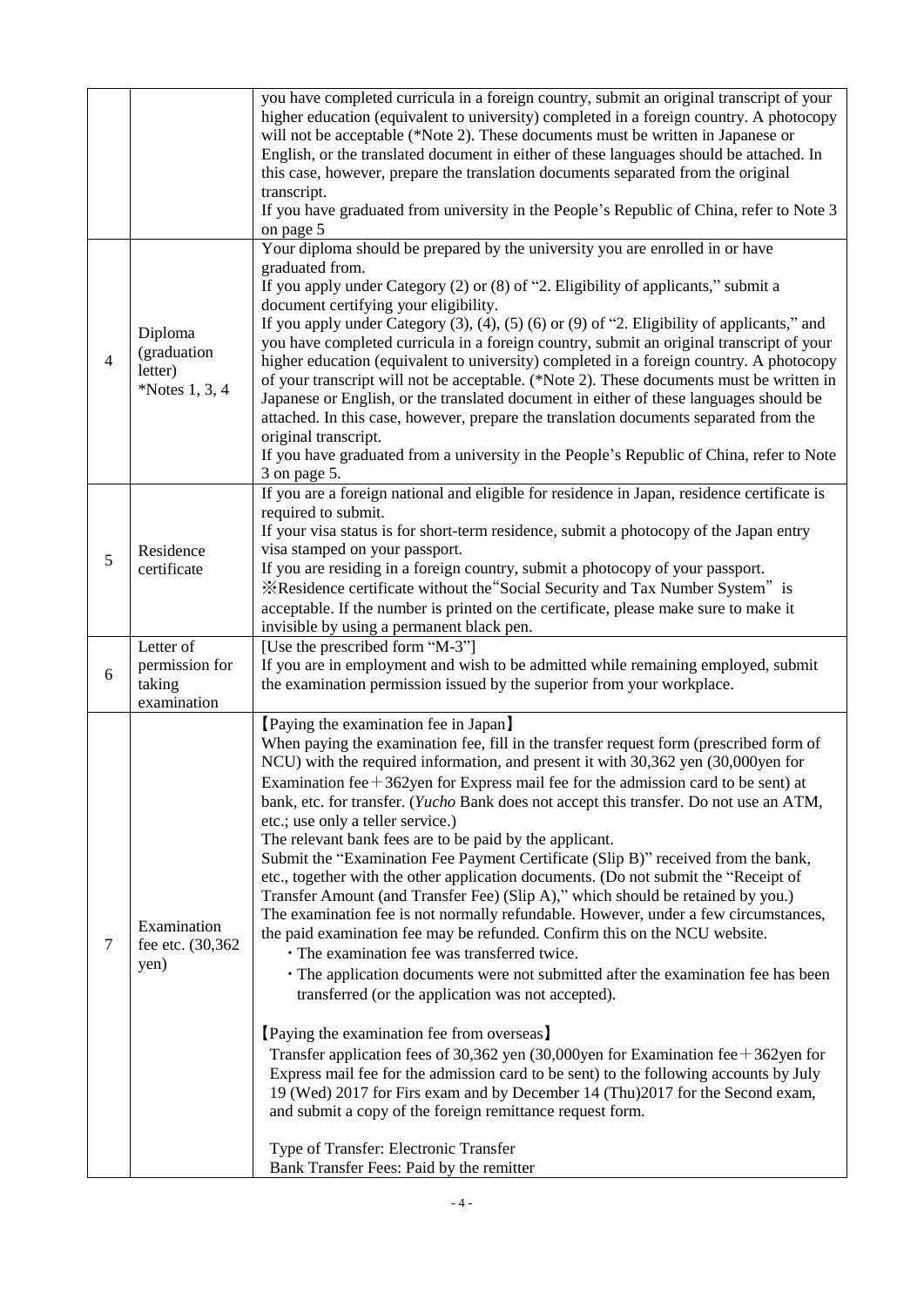|   |               | Amount of Transfer: 30,362 yen $(IPY)$ + all fees associated with the transfer       |
|---|---------------|--------------------------------------------------------------------------------------|
|   |               | The remitter should pay "Japanese bank fees," "remitter's bank fees," and all<br>1)  |
|   |               | fees associated with the transfer.                                                   |
|   |               | 2) If you transfer money in foreign currency, your application will not be accepted. |
|   |               | Purpose of Transfer: Application fees                                                |
|   |               | [Application Fields]                                                                 |
|   |               | Bank Name: The Bank of Tokyo-Mitsubishi UFJ, LTD                                     |
|   |               | Bank Branch: Takiko Branch                                                           |
|   |               |                                                                                      |
|   |               | Account Number: 1232518                                                              |
|   |               | Beneficiary Name: Nagoya City University                                             |
|   |               | Address: 1 Kawasumi, Mizuho-cho, Mizuho-ku, Nagoya-shi, Aichi 467-8601 JAPAN         |
|   |               | Currency: JPY                                                                        |
|   |               | Swift Code: BOTKJPJT                                                                 |
|   |               |                                                                                      |
| 8 | Mailing label | [Use the prescribed form of NCU]                                                     |
|   |               | The mailing label will be used to announce the examination result to the applicants. |

- Note1: If you have taken the screening of qualification for examination, it is not necessary to submit the application documents 2, 3 and 4 when you submit an application.
- Note2: If any of your "Diploma," "Academic Transcript" and other certificates issued by a higher educational institution in a foreign country cannot be reissued, a photocopy is acceptable. If a photocopy is submitted, the original certificates must be presented at the administration office, Entrance Examination and Public Relations Division when you come for the admission procedure.
- **Note3: For "Academic Transcript," "Diploma" and "Certificate of Completion" of a university in the People's Republic of China, arrange for these certificates to be sent directly from China Academic Degrees & Graduate Education Development Center (CDGDC) to the Entrance Examination and Public Relations Div. of NCU (registered code: C901902). (Certificates received by the applicant and personally submitted to NCU are not valid.) These certificates are acceptable only when they reach NCU by the deadline for applications (or by the deadline for the Screening of Qualification for examination when taking the screening). These certificates should be issued in English (and non-English certificates are not acceptable). For details of the procedure, check the website of CDGDC [\(http://www.cdgdc.edu.cn\)](http://www.cdgdc.edu.cn/). (As it takes approximately one month for certificates to be sent by following the procedure, applicants are advised to make arrangements from the earlier time.)**

**Applicants who have completed the program at the Institute in China to fulfill the eligibility for examination are also required to submit the certificate directly sent from the China Academic Degrees & Graduate Education Development Center (CDDC).**

Note 4: If the name written on your "Academic Transcript," "Diploma" or other certificates is different from your current name, provide the document to prove that your name has been changed (e.g., family register).

### **6. Prior consultation of applicants with a physical disability**

Applicants (to the degree as determined by Article 22-3 of the School Education Act), who need special assistance during the examination or with their graduate studies should contact the administrator, Office of Medical School, NCU by e-mail (refer to page 2).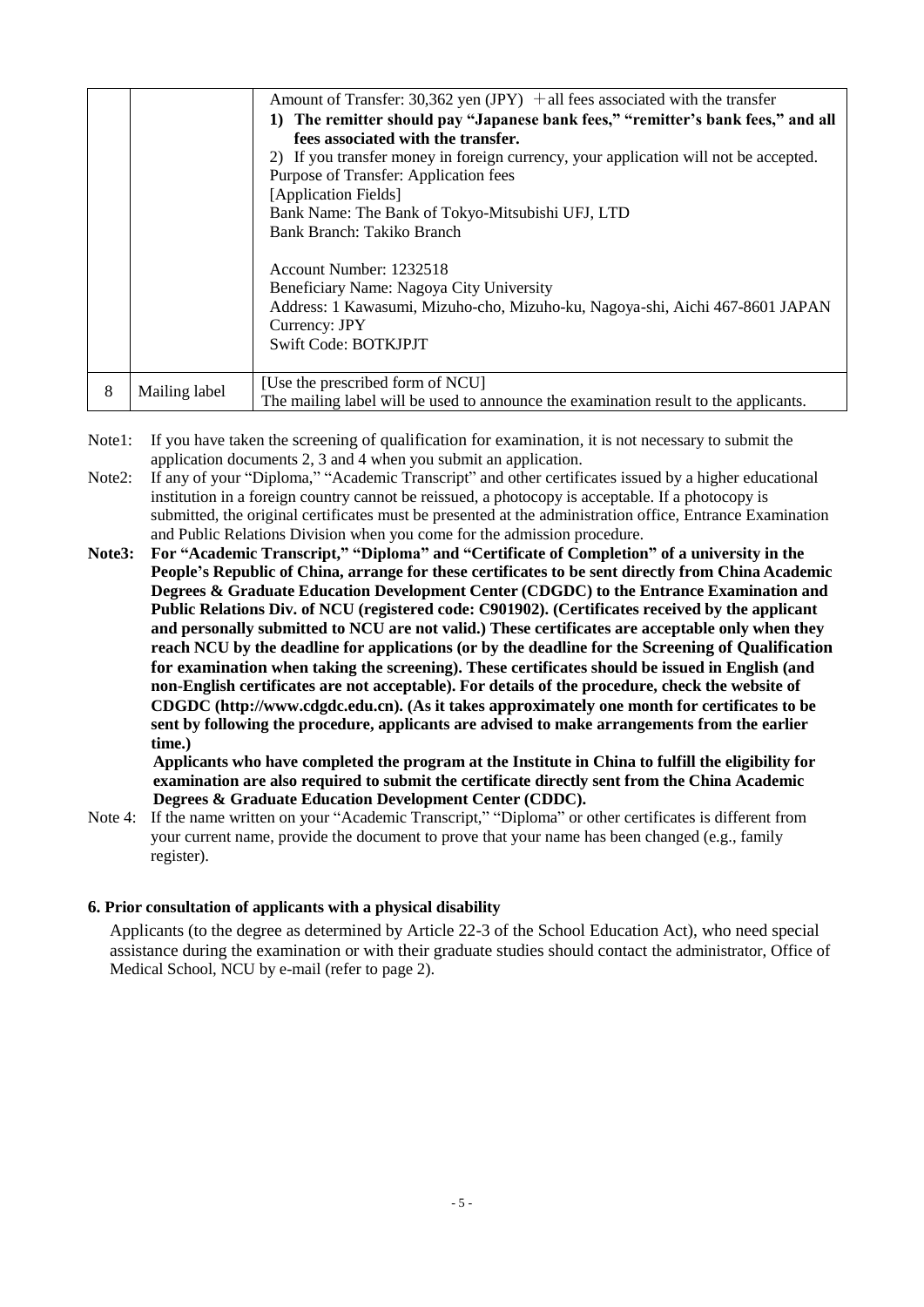| <b>Examination</b> date                | <b>Examination</b> time | <b>Examination</b> subject                                                           | <b>Examination</b> place                                                            |
|----------------------------------------|-------------------------|--------------------------------------------------------------------------------------|-------------------------------------------------------------------------------------|
|                                        | $10:00 - 12:00$         | English (Written test.<br>Dictionaries may be<br>permitted except<br>electronic one. | Lecture Room B,<br>11th floor, Medical<br><b>School Research</b><br><b>Building</b> |
| [First exam]<br>August.8(Tue), 2017    | $13:00 - 14:30$         | Basic science (Written<br>test. Japanese or English<br>proficiency is required.)     | Lecture Room B,<br>11th floor, Medical<br><b>School Research</b><br><b>Building</b> |
|                                        | $15:00-$                | Interview                                                                            | Details will be<br>presented on the day<br>of the examination                       |
| <b>Examination</b> date                | <b>Examination</b> time | <b>Examination</b> subject                                                           | <b>Examination</b> place                                                            |
|                                        | $10:00-12:00$           | English (Written test.<br>Dictionaries may be<br>permitted except<br>electronic one. | Seminar Room, 2nd<br>floor, Medical School<br><b>Research Building</b>              |
| [Second exam]<br>January.24(Wed), 2018 | $13:00 - 14:30$         | Basic science (Written<br>test. Japanese or English<br>proficiency is required.)     | Seminar Room 2nd<br>floor, Medical School<br><b>Research Building</b>               |
|                                        | $15:00 -$               | Interview                                                                            | Details will be<br>presented on the day<br>of the examination                       |

### **7. Date and method of selection for admission**

※Examinees receiving the English examination and basic science examination should meet at the examination place 10 minutes prior to the start time of each examination.

※The second will be held only if the admission capacity is not reached after the first exam.

### **8. Results of examination:**

## **First exam**:**September 4 (Mon), 2017 at 14:00**

**Second exam**:**February 13 (Tue), 2018 at 14:00**

The results of the examination will be announced on the bulletin board on the 1st floor of the Medical School Research Building of NCU, and also posted to each applicant.

### **9. Admission procedure**

(1) Expected date of procedure:

First exam:September, 2017

Second exam:March, 2018

Detailed schedule will be noticed at the announcement of examination results.

(2) Details of procedure

The details of the procedure will be notified to you together with the results of the examination.

| (3) Fees payable during the admission procedure |                             |
|-------------------------------------------------|-----------------------------|
| a. Admission fee                                | Nagoya City residents, etc. |

Others 332,000 yen b. Disaster and accident insurance for student education and research 1,750 yen

Note 1: The admission fee should be paid through a financial institution before commencing the admission procedure. Paid admission fee is not refundable.

Note 2: "Nagoya City residents, etc." means 'enrolled students' or 'those whose spouse or first-degree family member can prove that his/her continuous residential period in Nagoya city is at least one year before the date of admission by his/her resident certificate'.

232,000 yen

Note 3: Amount of the above tuition fee is example of year 2017. Any revisions to the fees upon admission shall become effective immediately.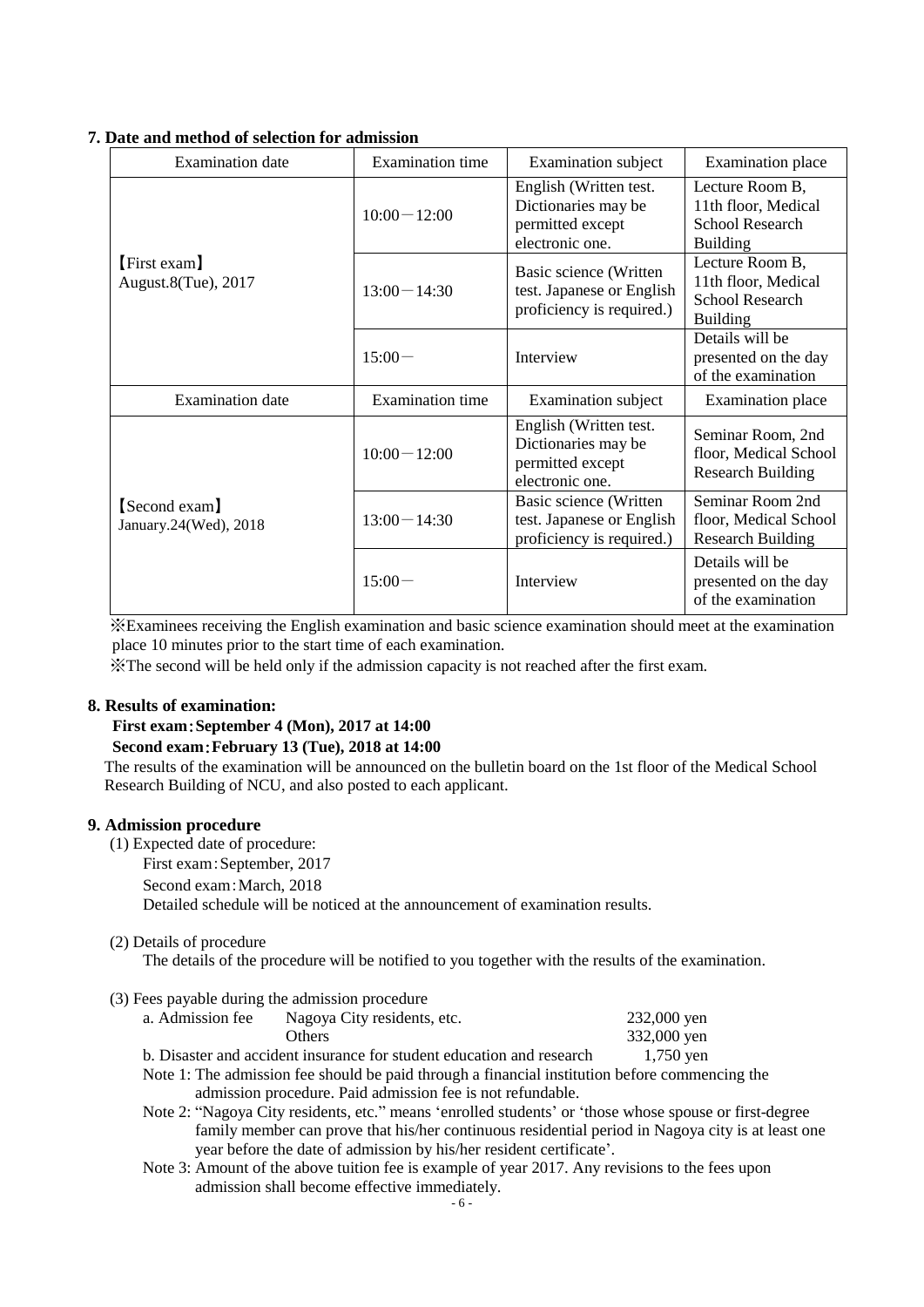### **10. Tuition**

Annual amount  $535,800$  yen (267,900 yen per semester for 1<sup>st</sup> and  $2<sup>nd</sup>$  semesters)

- Note 1: After admission, tuition is to be paid twice a year (for the 1st semester and the 2nd semester) (automatic withdrawal from your account).
- Note 2: Amount of the above tuition fee is example of year 2017. Any revisions to the tuition during enrollment shall become effective immediately.
- Note 3: Graduate School of Medical Sciences may charge additional cost without any advance notification.

### **11**.**A waivers of tuition**

Students who can hardly afford the tuition fees with financial reasons and who are recognized to be achieving excellent results in their academic work can apply for a waiver of either full, half, or a quarter of their tuition fees.

### **12. Scholarship system**

Scholarships of the Japanese Student Services Organization (JASSO) are available to graduate students. Students wishing to apply to the programs will be referred following a review of academic achievement, research ability, etc., to determine eligibility.

Ryo Tanaka Incentive Scholarship: Graduate School of Medical Sciences will grant an annual scholarship of 300,000 yen per person to a small number of excellent students.

### **13. Cautions**

- (1) Applications lacking necessary documents will not be accepted.
- (2) Applications found to have made false statements in their applications may have their admission revoked even after their enrollment.
- (3) Application documents, etc. will not be returned.
- (4) If your return address has been changed, notify this immediately to the administrator, Office of Medical School, NCU by e-mail (refer to page 1).
- (5) Because the coursework is basically conducted in Japanese, applicants must have sufficient Japanese ability, however, a limited number of classes conducted in English is also available.
- (6) A double enrollment is prohibited under the rule.

### **14. Treatment of your personal information**

NCU treats your personal information in accordance with the Act on the Protection of Personal Information of Nagoya City.

- (1) Use of your personal information
	- a. Your name, address and other personal information given in application documents, etc. are used for our operations of selection for admission (e.g., application registration, selection, application result announcement, admission procedure).
	- b. Your personal information used for selection for admission (e.g., academic transcript) may be used as reference material for investigative research and academic research to improve future selection for admission and graduate education. (Investigative research results are announced in such a way that individuals cannot be identified.)
	- c. After you are admitted, your personal information is used for operations related to educational affairs (e.g., enrollment management, schooling guidance), student support (e.g., health control, tuition waiver, application for scholarship, job placement support), and tuition collection.

(2) Entrustment of operations to external business operators The operations of (1) above may be entrusted to some external business operators under an agreement with them for proper treatment of personal information.

### **15. Notifications from NCU in case of emergency**

In case of emergency (e.g., occurrence of disaster) or if changes are required to the contents of this application guidebook, students will be notified those changes through the website or mobile site of NCU. With those reasons, please make sure to check the website or mobile site, especially the examination date comes closer. Applicants may also be directly contacted. In your application documents, therefore, be sure to provide contact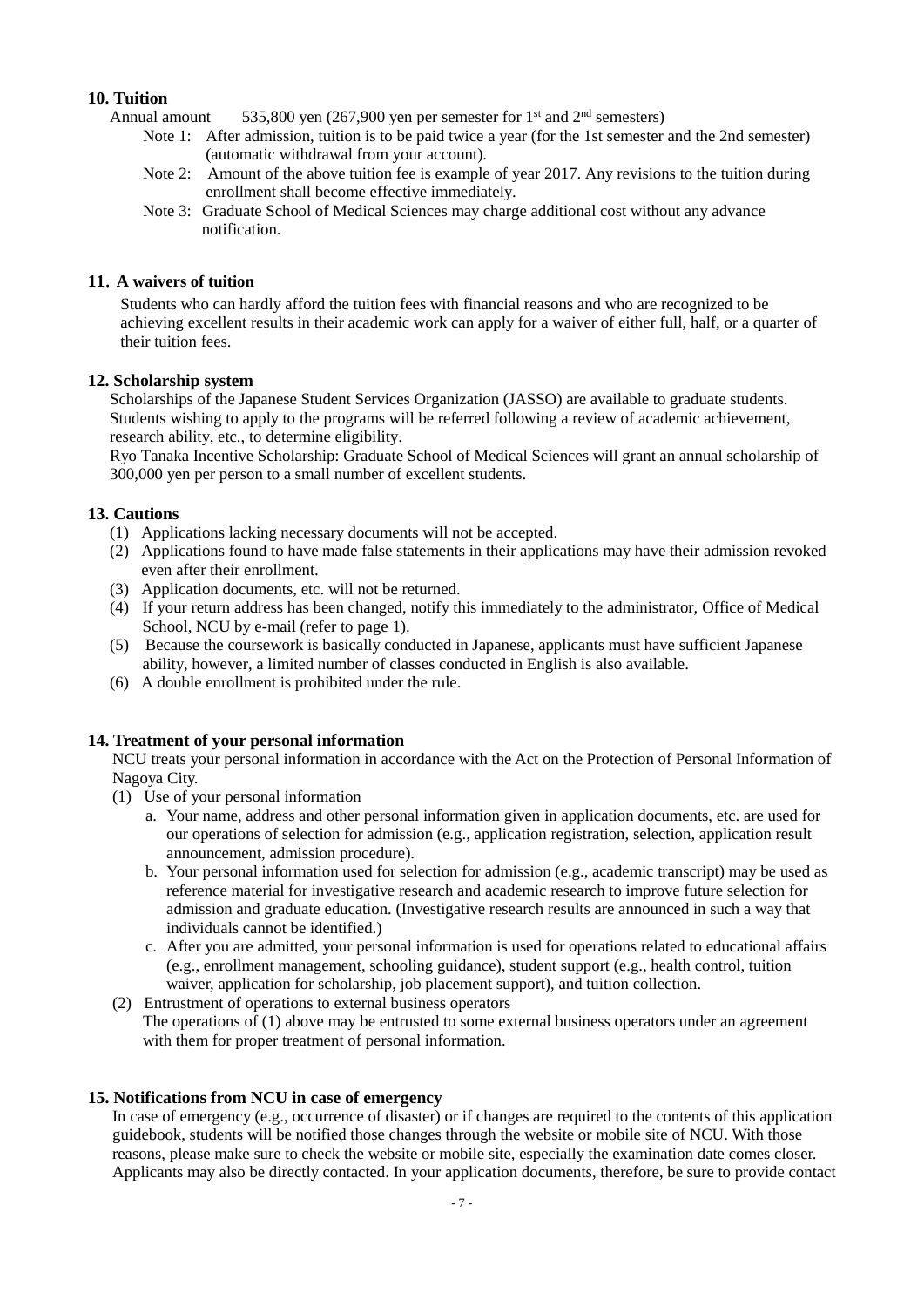details where you can always be reached.

| ○NCU Website               | http://www.nagoya-cu.ac.jp/     |
|----------------------------|---------------------------------|
| $\bigcirc$ NCU Mobile site | http://daigaku.jc.jp/nagoya-cu/ |

### **16. Smoke free campus**

NCU hold the smoke free policy on campus. All students are required to follow this policy, and asked to further cooperate to avoid smoking on roads and alleys around university campuses.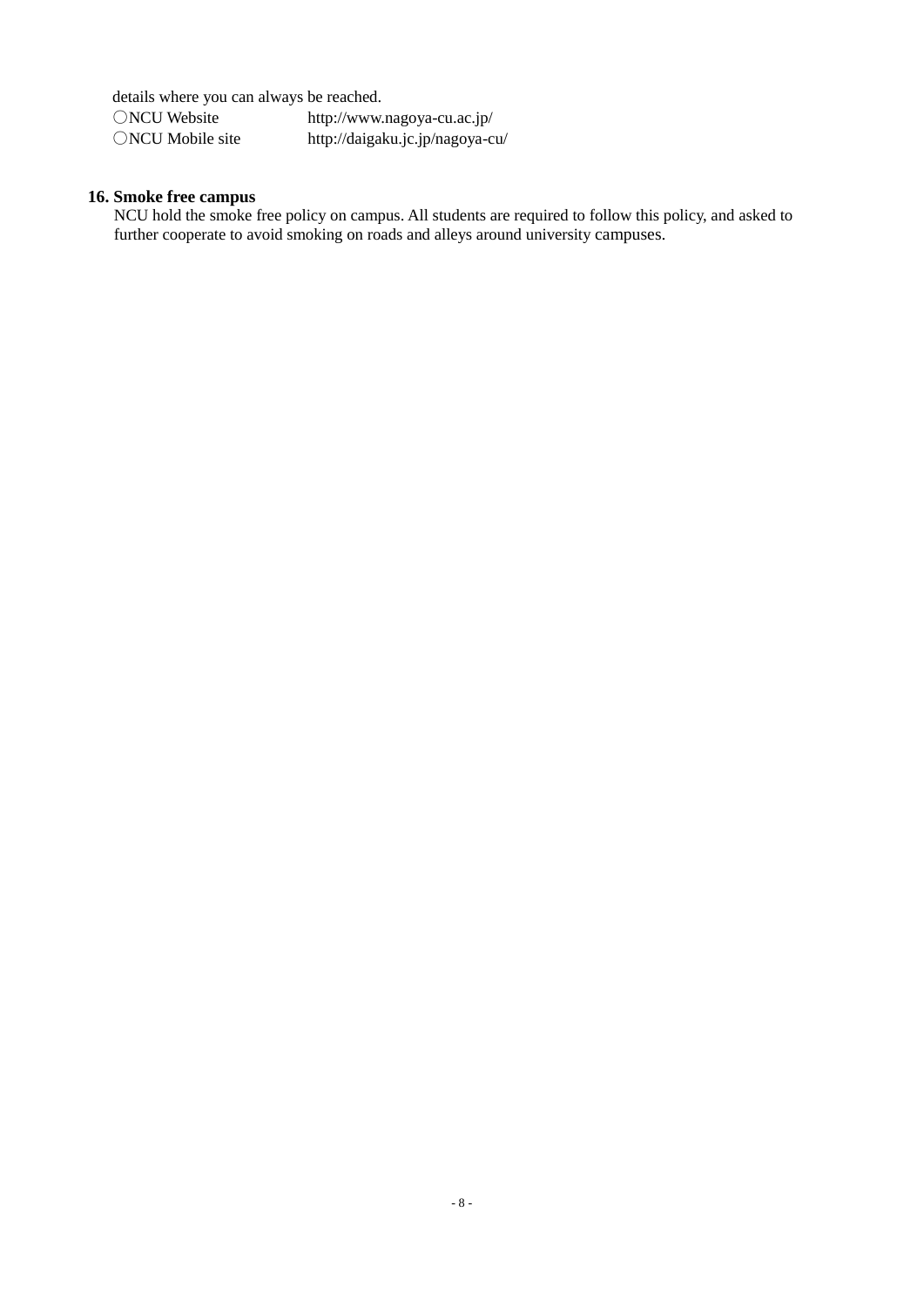# **Research Contents Classified by Specialized Fields of Study**

| Specialized field of<br>study    |                                                                                                                                                                                                        |
|----------------------------------|--------------------------------------------------------------------------------------------------------------------------------------------------------------------------------------------------------|
| Faculty member in<br>charge      | Research contents                                                                                                                                                                                      |
| <b>Integrative Anatomy</b>       | (1) Neurobiology to study molecular machinery underlying rewiring of neural circuitry                                                                                                                  |
| Prof. Takatoshi Ueki             | during the brain development, especially focusing on the physiology of neuron-glia<br>interaction.                                                                                                     |
|                                  | (2) Neuroendocrinological studies to elucidate molecular basis of the functional<br>maturation of brain-gut circuitry, and its involvement in pathophysiology of mental and<br>neurological disorders. |
| Anatomy and                      | Our current projects are focused on:                                                                                                                                                                   |
| Neuroscience                     | (1) trying to understand how auditory hair cells convert sounds such as speech and music                                                                                                               |
| Prof. Shinya Ugawa               | into electrical signals that the brain can interpret                                                                                                                                                   |
|                                  | (2) trying to understand how newborn neurons in the adult hippocampus are integrated                                                                                                                   |
|                                  | into functional circuits of the existing network<br>Our lab consists of highly talented individuals with expertise in microscopy, molecular                                                            |
|                                  | biology and electrophysiology needed to efficiently advance our research.                                                                                                                              |
| Biochemistry                     | Ongoing studies being performed are                                                                                                                                                                    |
| Prof. Makoto                     | (1) To clarify the molecular mechanisms by which risk factor, ApoE, diabetes mellitus,                                                                                                                 |
| Michikawa                        | and altered lipid metabolism in the brain contribute to the development of Alzheimer's                                                                                                                 |
|                                  | disease.                                                                                                                                                                                               |
|                                  | (2) To clarify the crosstalk between brain and systemic circulation, which is separated by                                                                                                             |
|                                  | the blood-brain barrier.<br>(3) To clarify the molecular mechanisms underlying oral diseases-enhancing                                                                                                 |
|                                  | pathogenesis of Alzheimer's disease.                                                                                                                                                                   |
| Cell Biology                     | (To be confirmed)                                                                                                                                                                                      |
| (To be confirmed)                |                                                                                                                                                                                                        |
| Cell Physiology                  | Investigations into the functional and morphological characteristics of smooth muscle                                                                                                                  |
| Prof. Hikaru                     | cells and their neighbouring cells.                                                                                                                                                                    |
| Hashitani                        | (1) Generation and propagation of spontaneous activity in smooth muscle.                                                                                                                               |
|                                  | (2) Neurohumoral regulation of smooth muscle function.                                                                                                                                                 |
|                                  | (3) Intrinsic properties of microvasculature in visceral organs.<br>Major techniques employed: electrophysiology, intracellular calcium imaging and                                                    |
|                                  | fluorescent immunohistochemistry.                                                                                                                                                                      |
| Neurophysiology and              | Mechanism in the formation of emotion during development by external stimuli                                                                                                                           |
| <b>Brain Science</b>             | (enriched environment, umami intake), Mechanism of emotional/motivational behavior                                                                                                                     |
| Prof. Hideki Hida                | in the mesocorticolimbic dopaminergic system, Mechanism in the regeneration/repair of                                                                                                                  |
|                                  | diffuse white matter injury model and internal capsule henorrhage model, Cell                                                                                                                          |
|                                  | transplantation of ES/iPS cell-derived cells to motor dysfunction models.                                                                                                                              |
| Nephro-urology<br>Prof. Takahiro | Molecular biology for urolithiasis, endoscopic urology, prostate cancer and bone<br>metastasis, thermotherapy for urological cancer, male infertility and reproductive                                 |
| Yasui                            | urology, space urology, technological development for urological surgery, bimolecular                                                                                                                  |
|                                  | science for urology, genetic therapy, development for voiding function, epigenetic                                                                                                                     |
|                                  | mechanism for urological disease, congenital urological basic research.                                                                                                                                |
| Experimental                     | Research Description: We principally employ cell culture and genetically engineered rat                                                                                                                |
| Pathology and                    | models to understand the molecular characteristics of prostate cancers, and to explore                                                                                                                 |
| <b>Tumor Biology</b>             | their potential as chemopreventive targets. Alternatively, the following themes are                                                                                                                    |
| Prof. Satoru                     | studied in subgroups.                                                                                                                                                                                  |
| Takahashi                        | · Clinicopathological analysis for development and progression of prostate, breast, and                                                                                                                |
|                                  | female gynecologic tumor<br>• The potential of a gap junctional protein in experimental and human patocarcinogenesis                                                                                   |
|                                  | · Discovery of modifying effects against carcinogenesis and their molecular mechanisms                                                                                                                 |
|                                  | by natural products and compounds including health food products                                                                                                                                       |
|                                  |                                                                                                                                                                                                        |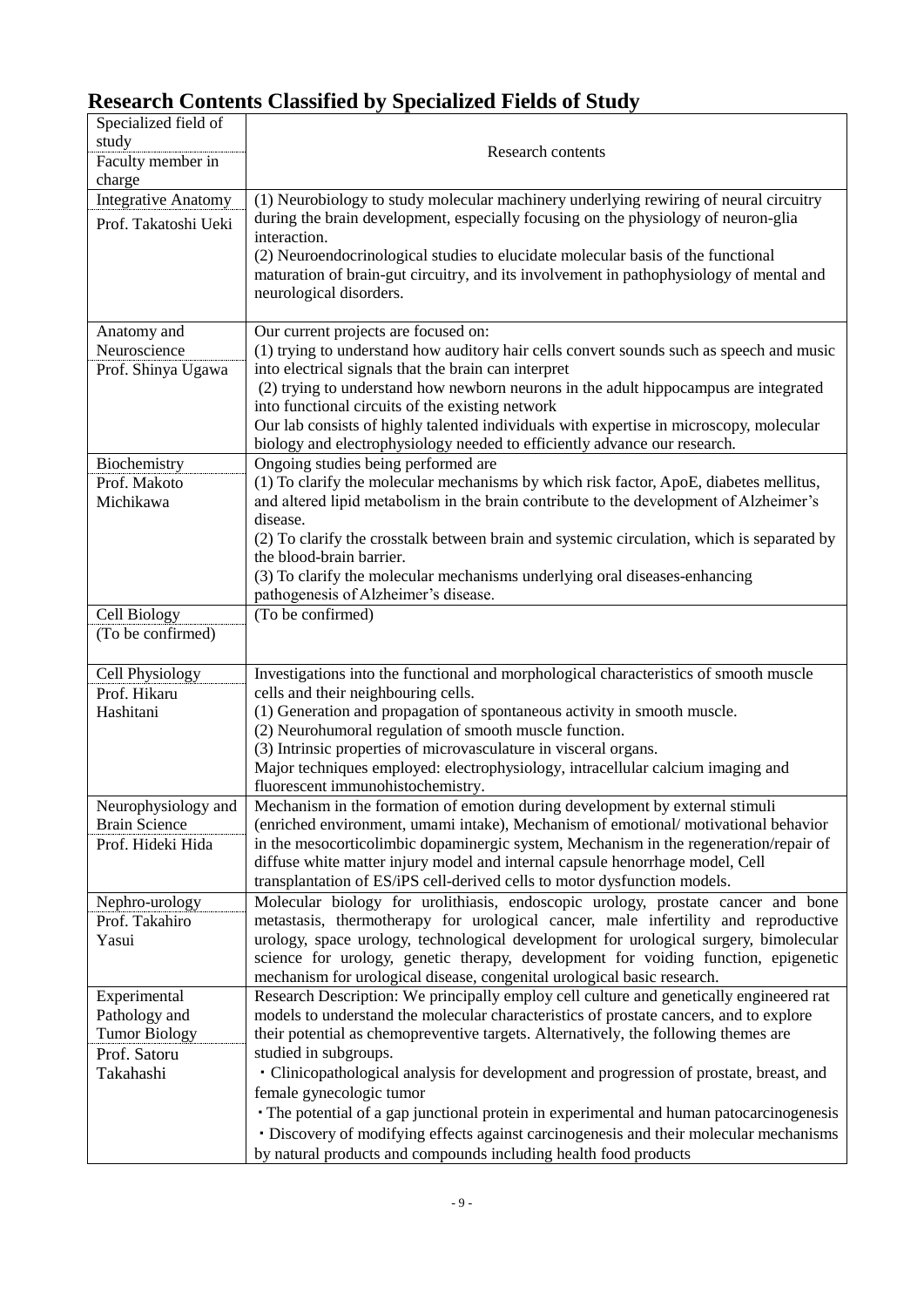| Specialized field of<br>study                                             | <b>Research contents</b>                                                                                                                                                                                                                                                                                                                                                                                                                                                          |
|---------------------------------------------------------------------------|-----------------------------------------------------------------------------------------------------------------------------------------------------------------------------------------------------------------------------------------------------------------------------------------------------------------------------------------------------------------------------------------------------------------------------------------------------------------------------------|
| Faculty member in<br>charge                                               |                                                                                                                                                                                                                                                                                                                                                                                                                                                                                   |
| Pathology and<br>Molecular<br>Diagnostics<br>Prof. Hiroshi Inagaki        | Our research fields include human pathology, diagnostic pathology, molecular<br>pathology, surgical pathology, neoplastic pathology, and pathology of the lymphoid<br>tissue, digestive system, lung, soft tissue, head and neck (salivary gland), and thymus.                                                                                                                                                                                                                    |
| Comparative and<br>Experimental<br>Medicine<br>Prof. Hisashi Oishi        | We are are working on these subjects through the genome-editing technique and the<br>phenotypic analyses on animals; (1) Identification of the susceptable genes in<br>autoimmune-prone models, (2) Genetic programs of tissue development and<br>differentiation especially in endoderm, and (3) New experimental tools for common<br>marmoset.                                                                                                                                  |
| Pharmacology<br>(To be confirmed)                                         | (To be confirmed)                                                                                                                                                                                                                                                                                                                                                                                                                                                                 |
| Bacteriology<br>Prof. Tadao<br>Hasegawa                                   | Pathogenesis of virulent bacteria, such as group A streptococcus (Streptococcus<br><i>pyogenes</i> )<br>Analysis of the function and the expression of virulence-associated proteins of bacteria<br>Development of novel strategies for the treatment of severe bacterial infectious diseases                                                                                                                                                                                     |
| Immunology<br>Prof. Sayuri<br>Yamazaki                                    | (1) Immune regulation using dendritic cells and regulatory T cells<br>(2) Cell based immune therapy using (1)<br>(3) Inducing effective immune responses by breaking immune tolerance or complement<br>system<br>(4) Developing new molecular targeted immune therapy                                                                                                                                                                                                             |
| Virology<br>Prof. Yasuhito<br>Tanaka                                      | 1) Determining genetic factors associated with disease progression and drug response in<br>patients with viral hepatitis ② Search for novel biomarkers using genome-wide<br>association study (GWAS) as well as omics analysis 3 Innovative drug development<br>for hepatitis B virus including immunotherapy $\circled{4}$ In silico screening for novel inhibitor<br>of receptor binding against human and animal influenza A viruses                                           |
| Psychiatry and<br>Cognitive-Behavioral<br>Medicine<br>Prof. Tatsuo Akechi | Cognitive-behavioral therapy of anxiety disorders and mood disorders, Mental health of<br>physically ill patients, Palliative Medicine, Family intervention for families of mood<br>disorders and scizophrenia, Epilepsy, Mental health of children and neurodevelopmental.                                                                                                                                                                                                       |
| Obstetrics and<br>Gynecology<br>Prof. Mayumi<br>Sugiura                   | Recurrent pregnancy loss, preimplantation genetic diagnosis, prenatal diagnosis, artificial<br>reproductive technology, genetic counselling, reproductive oncology                                                                                                                                                                                                                                                                                                                |
| Pediatrics and<br>Neonatology<br>Prof. Shinji Saitoh                      | Pathogenesis and treatment of neonatal brain injury, diagnosis and treatment of pediatric<br>endocrinological disorders, Comprehensive management of congenital heart diseases,<br>diagnosis and treatment of pediatric malignancy, pathogenesis of pediatric liver diseases,<br>pathogenesis of pediatric neurological disorders, genomic medicine in pediatrics,<br>pediatric application of regenerative medicine, evaluation and management of<br>developmental disabilities. |
| Molecular<br>Neurobiology<br>Prof. Kiyofumi Asai                          | Neuron-glial cell interactions in biology and disease. Therapeutic approach for neuronal<br>diseases by modulating glial functions.                                                                                                                                                                                                                                                                                                                                               |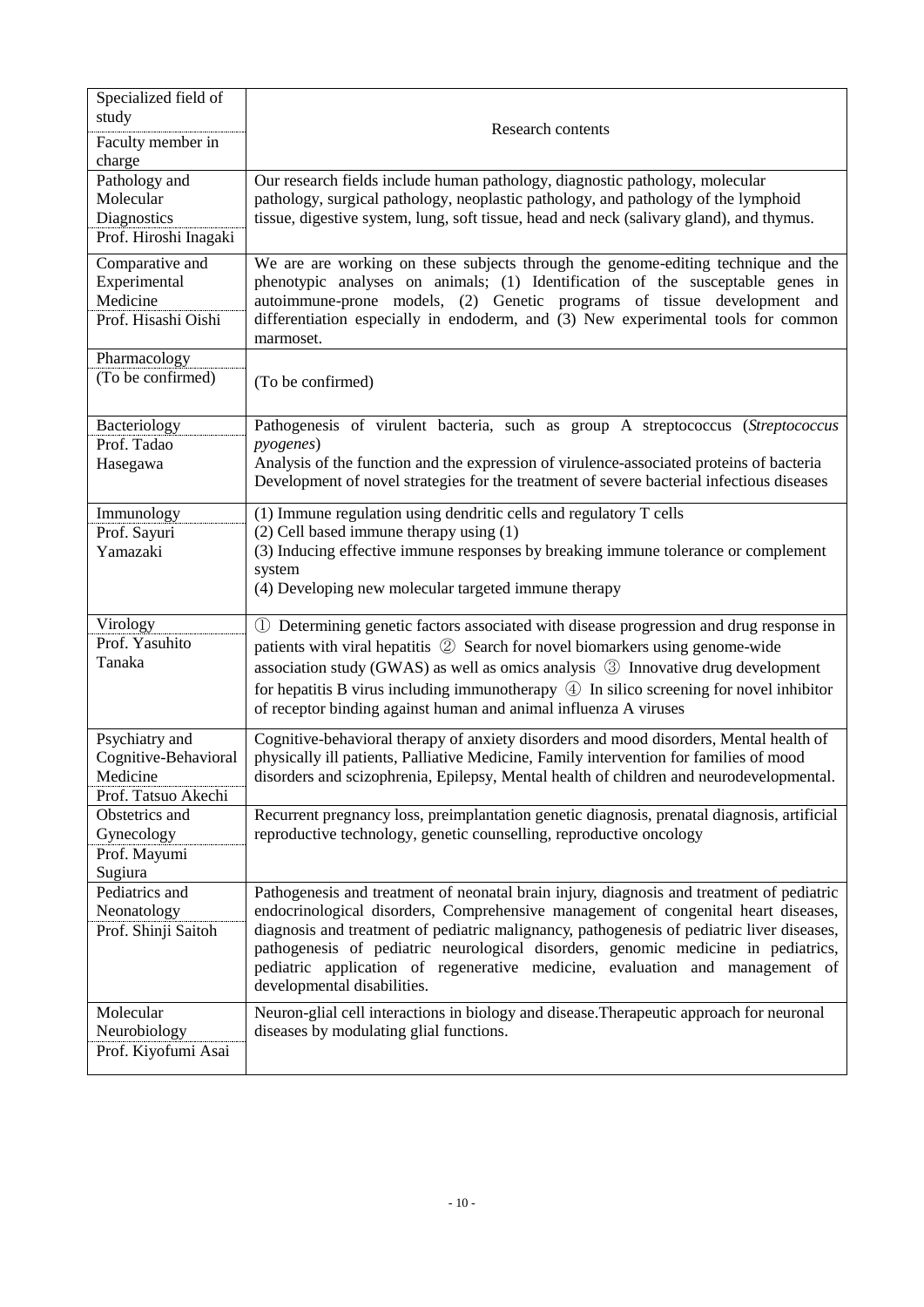| Specialized field of             |                                                                                                                                                                           |
|----------------------------------|---------------------------------------------------------------------------------------------------------------------------------------------------------------------------|
| study<br>Faculty member in       | Research contents                                                                                                                                                         |
| charge                           |                                                                                                                                                                           |
| Molecular and                    | Analysis of the pathogenic processes of various intractable disease including cancer,                                                                                     |
| <b>Cellular Biology</b>          | autoimmunity, rheumatoid arthritis, AIDS and schizophrenia. In particular, we are                                                                                         |
| Prof. Takashi                    | interested in 1) Identification of the interacting molecules of NF-kappaB and Tat (of HIV)                                                                                |
| Okamoto                          | and elucidation of their mechanisms of action; 2) Elucidation of biological actions of                                                                                    |
| (retiring at the end             | these interacting molecules; 3) Development of therapeutic drugs against these diseases                                                                                   |
| of March, 2018)                  | using structural bioinformatics; 4) Examination of pathological activities of endogenous                                                                                  |
|                                  | retroviral sequences within human genome.                                                                                                                                 |
| Molecular                        | $(1)$ Development of a screening method of potential carcinogens by using <i>in silico</i>                                                                                |
| Toxicology                       | toxicogenomics, risk assessment of xenobiotics in foods and occupational or                                                                                               |
| Prof. Masumi Suzui               | environmental exposure, development of a biomarker that predicts adverse side effects of                                                                                  |
|                                  | medical drugs; (2) Molecular design and generation of a new antitumor drug aiming at                                                                                      |
|                                  | toxicity mitigation, in silico analysis of its anticancer activity and activity analysis by                                                                               |
|                                  | using the wet system; (3) Development of an animal model that is highly sensitive to<br>carcinogenesis by using transgenic technology, analysis of molecular mechanism of |
|                                  | carcinogenesis, evaluation of extrapolative efficacy of the animal models to humans,                                                                                      |
|                                  | development of a diagnostic biomarker of cancer                                                                                                                           |
| Developmental and                | Our lab is interested in new neurons generated by neural stem cells in the adult brain. We                                                                                |
| Regenerative                     | are studying the mechanisms for neuronal migration, maturation and survival in the                                                                                        |
| <b>Biology</b>                   | physiological and pathological conditions using a variety of in vitro and in vivo systems.                                                                                |
| Prof. Kazunobu                   | We are also developing technologies to promote migration and regeneration of brain cells.                                                                                 |
| Sawamoto                         |                                                                                                                                                                           |
| Epigenomics                      |                                                                                                                                                                           |
| (to be confirmed)                | (to be confirmed)                                                                                                                                                         |
|                                  |                                                                                                                                                                           |
| Respiratory<br>Medicine, Allergy | • Chronic airway deceases (asthma, chronic cough, COPD and chronic airways                                                                                                |
| and Clinical                     | infection): epidemiology, disease concept, pathophysiology, genetic determinants, CT                                                                                      |
| Immunology                       | image analysis, diagnosis and treatment.<br>• Lung cancer: molecular pathobiology, susceptibility to anticancer agents, and multicenter                                   |
| Prof. Akio Niimi                 | large-scale studies.                                                                                                                                                      |
|                                  | · Respiratory infection (nontuberculous mycobacteriosis, pneumonia) :                                                                                                     |
|                                  | epidemiology, pathophysiology, CT image analysis, diagnosis and treatment.                                                                                                |
|                                  | · Interstitial lung diseases: pathophysiology, CT image analysis and treatment.                                                                                           |
|                                  | • Relationship of respiratory symptoms such as cough and gastroesophageal reflux                                                                                          |
|                                  | disease.                                                                                                                                                                  |
|                                  | · Connective tissue disorders: search of novel autoimmune molecules, pathophysiology                                                                                      |
|                                  | analysis and diagnosis using clinical samples, and treatment.                                                                                                             |
| Hematology &                     | Dissection of molecular pathogenesis of hematopoietic neoplasms, identification of<br>1.                                                                                  |
| Oncology                         | novel molecular targets, exploration of biomarkers predicting for the efficacy and                                                                                        |
| Prof. Shinsuke Iida              | adverse events of molecular targeting therapies, and mechanisms responsible for the                                                                                       |
|                                  | drug resistance                                                                                                                                                           |
|                                  | Development of novel immune therapies against cancer with therapeutic antibodies<br>2.<br>or induction of tumor-specific cytotoxic T lymphocytes                          |
|                                  | Planning and conducting preclinical studies and clinical trials against cancer<br>3.                                                                                      |
| Department of                    |                                                                                                                                                                           |
| <b>Advancing Acute</b>           | (Prof. Hiroshi Sasano) Breathing-circulation cooperation (heart rate, blood flow                                                                                          |
| Medicine                         | variability analysis, physiology of respiratory sinus arrhythmia), the development of                                                                                     |
| Prof. Hiroshi Sasano             | clinical devices (ultrasound-guided puncture, oxygen administration), peripherally<br>inserted central venous catheter, medical simulation education.                     |
|                                  | (Prof. Tomonori Hattori) The effect of immune regeneration by bone marrow                                                                                                 |
| Prof. Tomonori                   | transplant for the immunoparalysis in sepsis. The effect of treatment by PMX-DHP and                                                                                      |
| Hattori                          | HDF for septic shock patients.                                                                                                                                            |
| Prof. Asako                      | (Prof. Asako Matsushima) Clinical study for improvement of sepsis survival, team                                                                                          |
| Matsushima                       | work study for severe traumatic patients, clinical study for nosocomial infection control.                                                                                |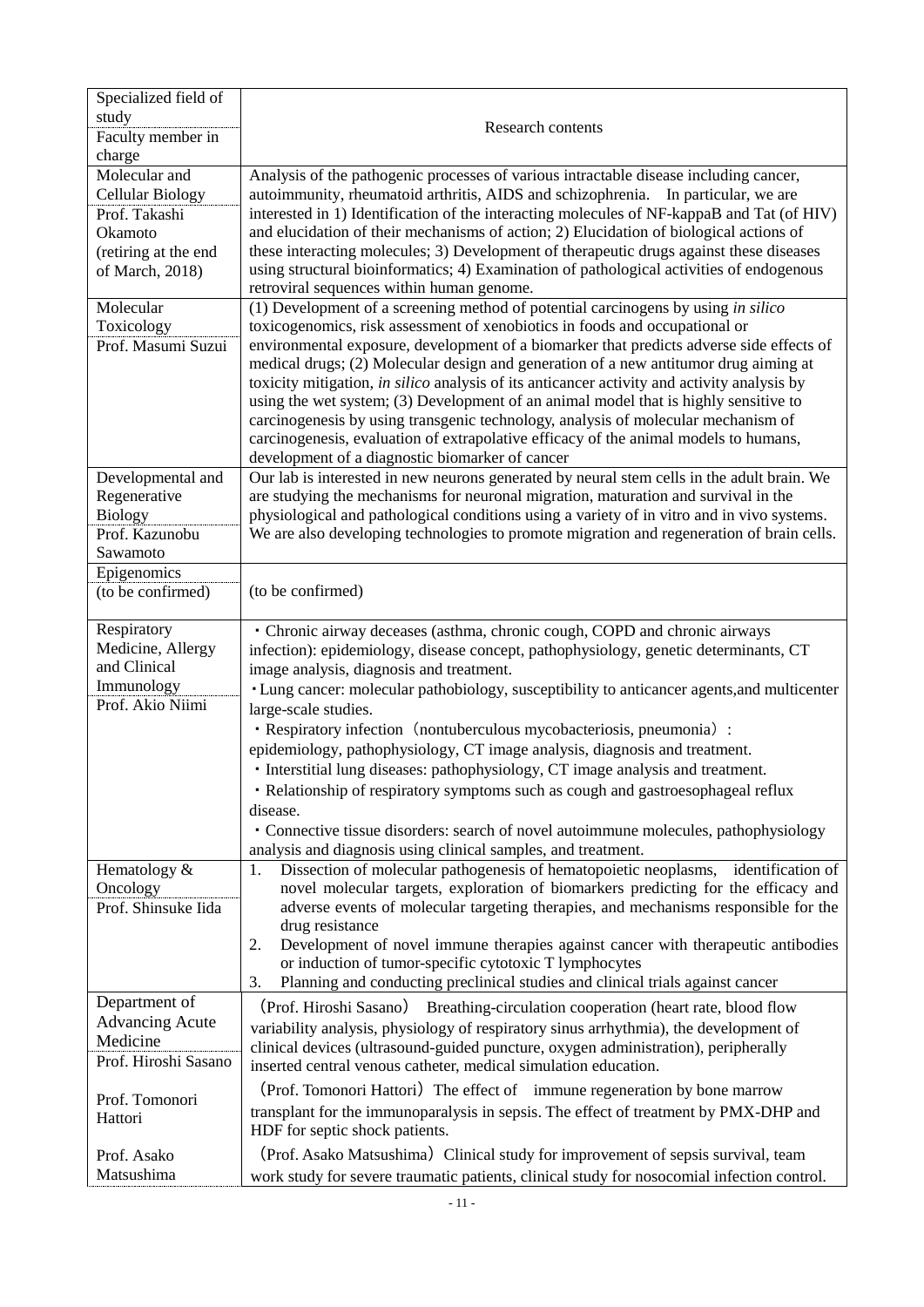| Specialized field of      |                                                                                                                                                                                 |
|---------------------------|---------------------------------------------------------------------------------------------------------------------------------------------------------------------------------|
| study                     |                                                                                                                                                                                 |
| Faculty member in         | <b>Research contents</b>                                                                                                                                                        |
| charge                    |                                                                                                                                                                                 |
| Occupational and          | (1) Experimental and epidemiological studies on pathogenesis and mechanisms of                                                                                                  |
| Environmental             | health disorders due to environmental chemicals such as insecticides and other organic                                                                                          |
| Health                    | compounds, dose-response relationship between exposure and outcomes, and exposure                                                                                               |
| Prof. Michihiro           | characterization;                                                                                                                                                               |
| Kamijima                  | (2) Occupational ergonomics studies on patient safety culture, maturity levels of                                                                                               |
|                           | organizational resilience, and risk factors for work-related disorders. Big data analytics                                                                                      |
| <b>Public Health</b>      | and its application in occupational health practice.                                                                                                                            |
| Prof. Sadao Suzuki        | The department specializes in epidemiology. The target outcome includes<br>lifestyle-related diseases such as cancer, diabetes mellitus, and metabolic syndrome,                |
|                           | QOL, health status, and death. Using a statistical approach, we discuss the relationship                                                                                        |
|                           | between these outcome and genetic and/or environmental factors such as life styles,                                                                                             |
|                           | psychosocial factors, and genetic polymorphism including the interaction. We also work                                                                                          |
|                           | on evaluation and comparison of diagnostic tests, clinical epidemiology and descriptive                                                                                         |
|                           | epidemiology of intractable diseases.                                                                                                                                           |
| Forensic Medicine         | Forensic genetics. Forensic pathology. Forensic analysis of digital imaging of human                                                                                            |
| Prof. Yasuhiro Aoki       | body.                                                                                                                                                                           |
| <b>Medical Education</b>  | The goal of our research is the development of physiological big-data systems for                                                                                               |
|                           | predicting diseases, maintaining fitness level, and extending healthy life expectancy.                                                                                          |
| Prof. Junichiro           | We are approaching to this goal through big data systems of continuous biosignals                                                                                               |
| Hayano                    | during daily life and signal processing for quantifying autonomic functions, stress                                                                                             |
|                           | responses, sleep qualities, and physical and mental activities. Collaborating with                                                                                              |
|                           | biomedical engineering companies, we are developing wearable devices for biosignals                                                                                             |
|                           | such as pulse wave, electrocardiogram, and physical activities and also developing                                                                                              |
|                           | original computer software for processing, interpretation, and feedback.                                                                                                        |
| Department of             | 1. Evaluation on clinical trials of gastrointestinal disorders 2. Pathophysiology and                                                                                           |
| <b>Medical Innovation</b> | epidemiology of gastroesophageal reflux disease 3. Clinical studies on new therapeutic                                                                                          |
| Prof. Takeshi             | agents of functional gastrointestinal disease (functional dyspepsia and irritable bowel                                                                                         |
| Kamiya                    | syndrome) 4. Basic studies on the mechanisms of visceral perception 5. Regulatory<br>science, and Clinical pharmacology and therapeutics                                        |
| Department of             | (Prof. H. Kusama)                                                                                                                                                               |
| <b>Clinical Medical</b>   | Numerical Simulation Methods for Design Study in Clinical Medical System                                                                                                        |
| Design                    | (Prof. K. Kunimoto)                                                                                                                                                             |
| Prof. Haruyuki            | · Medical equipment development · Flexible digestive-tube model                                                                                                                 |
| Kusama                    | • The mechanical heart and heart valve prosthesis which carries out a stroke                                                                                                    |
|                           | · Stoma · Automatic radiation systems development to the dynamically target of a                                                                                                |
| Prof. Katsushi            | convergence USW · Multifunctional end effector surgery robotic development                                                                                                      |
| Kunimoto                  |                                                                                                                                                                                 |
|                           | • An exploitation of the diameter catheter of new style thin • A development of a new                                                                                           |
| Prof. Takahiro            | style nebulizer • An exploitation of a new style laryngoscope • A development of baby                                                                                           |
| Matsumoto                 | and child medical equipment<br>(Prof. T. Matsumoto)                                                                                                                             |
|                           |                                                                                                                                                                                 |
| Prof. Akimichi            | · Physics between nanomaterials (quantum wires, dots) and near-field electromagnetic<br>waves (surface plasmon polariton and evanescent wave), and its application to nanoscale |
| Morita                    | biomedical engineering.                                                                                                                                                         |
| Prof. Takatoshi Ueki      | • Deuterium separation by using nanomaterials and the design of new isotope drugs.                                                                                              |
|                           | (Prof. A. Morita)                                                                                                                                                               |
| Prof. Takashi Kato        | Development of medical device utilizing the photobiological specificity of wavelength                                                                                           |
|                           | Bridging translational research among medicine, biology and engineering                                                                                                         |
| Prof. Dai Hanawa          | (Prof. T. Ueki)                                                                                                                                                                 |
|                           | • Application of machine learning for computational anatomy and connectomics, and                                                                                               |
| Prof. Takaya Terada       | understanding of the pathophysiology of neurological and psychiatric disorders                                                                                                  |